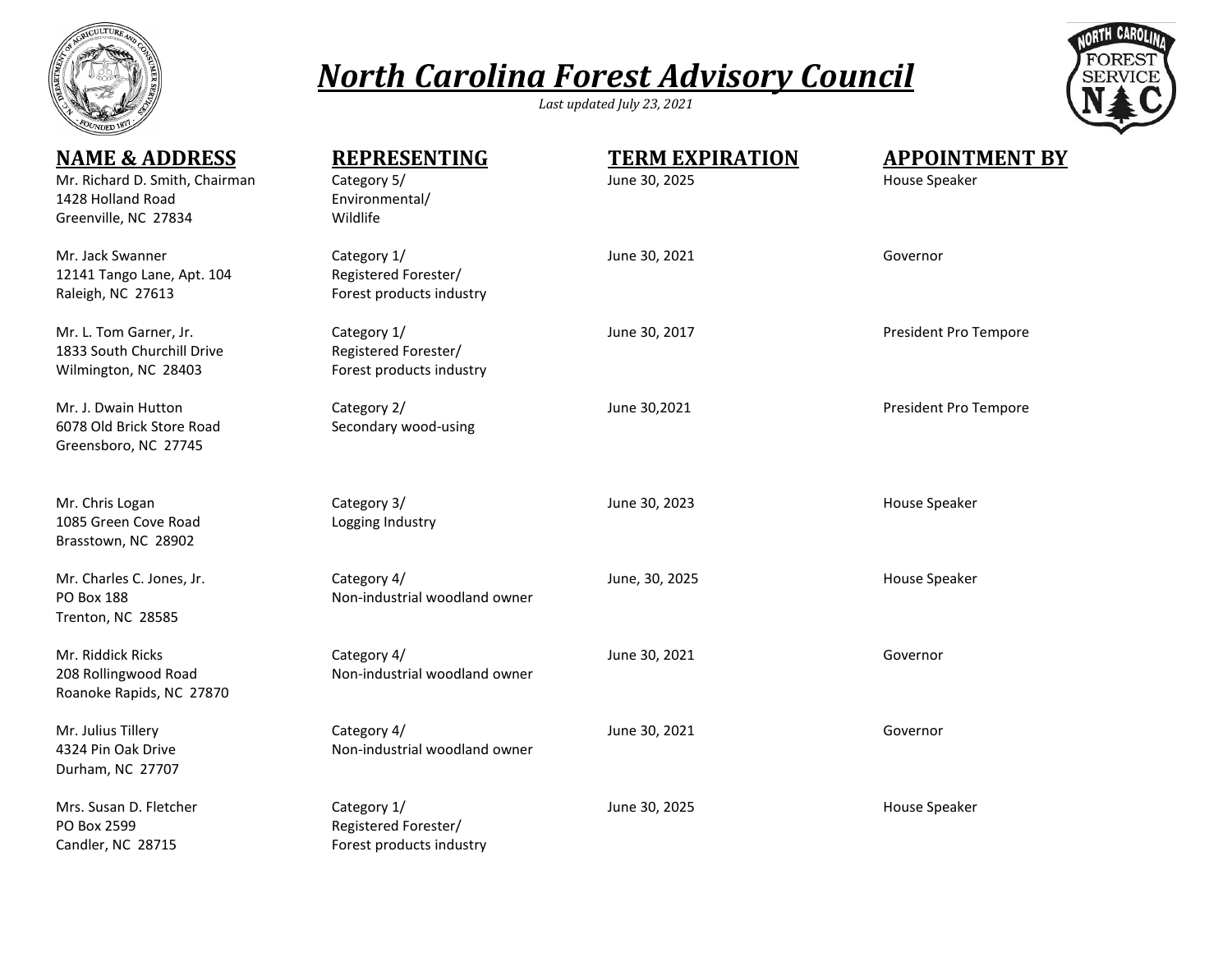

## *North Carolina Forest Advisory Council*

*Last updated July 23, 2021*



| <b>NAME &amp; ADDRESS</b><br>Mr. Charles F. McDowell, IV<br>1903 Cameron Street<br>Raleigh, NC 27605 | <b>REPRESENTING</b><br>Category 5/<br>Environmental/<br>Wildlife | <b>TERM EXPIRATION</b><br>June 30, 2017 | <b>APPOINTMENT BY</b><br>President Pro Tempore |
|------------------------------------------------------------------------------------------------------|------------------------------------------------------------------|-----------------------------------------|------------------------------------------------|
| Mr. Justin Robinson<br>1009 Milton Road<br>Durham, NC 27712                                          | Category 5/<br>Environmental/<br>Wildlife                        | June 30, 2021                           | Governor                                       |
| Mr. John A. Stone<br>977 Jackson Springs Road<br>Jackson Springs, NC 27281                           | Category 4/<br>Non-industrial woodland owner                     | June, 30, 2021                          | President Pro Tempore                          |
| Mr. Allen L. Plaster<br>PO Box 12865<br>New Bern, NC 28561-2865                                      | Category 6/<br><b>Consulting Forester</b>                        | June 30, 2023                           | Governor                                       |
| Dr. Zakiya Holmes Leggett<br>1001 Kinsdale Drive<br>Raleigh, North Carolina 27615                    | Category 7/<br>Forestry scientist                                | June 30, 2023                           | Governor                                       |
| Dr. Tom Gower<br><b>NC State University</b><br>Campus Box 8008<br>Raleigh, NC 27695                  | Category 7/<br>Forestry scientist                                | June 30, 2023                           | Governor                                       |
| Mr. Michael Almond<br>PO Box 885<br>Monroe, NC 28111                                                 | Category 8/<br>Banking institution                               | June 30, 2023                           | Governor                                       |
| Dr. Caitlin A. Burke<br>103 Ashtree Court<br>Cary, NC 27519                                          | Category 9/<br><b>Urban Forestry</b>                             | June 30, 2023                           | Governor                                       |
| Mr. Bryan R. Land<br>107 Pinewild Lane<br>Rockingham, NC 28739                                       | Category 10/<br>City/Regional Planning                           | June 30, 2023                           | Governor                                       |